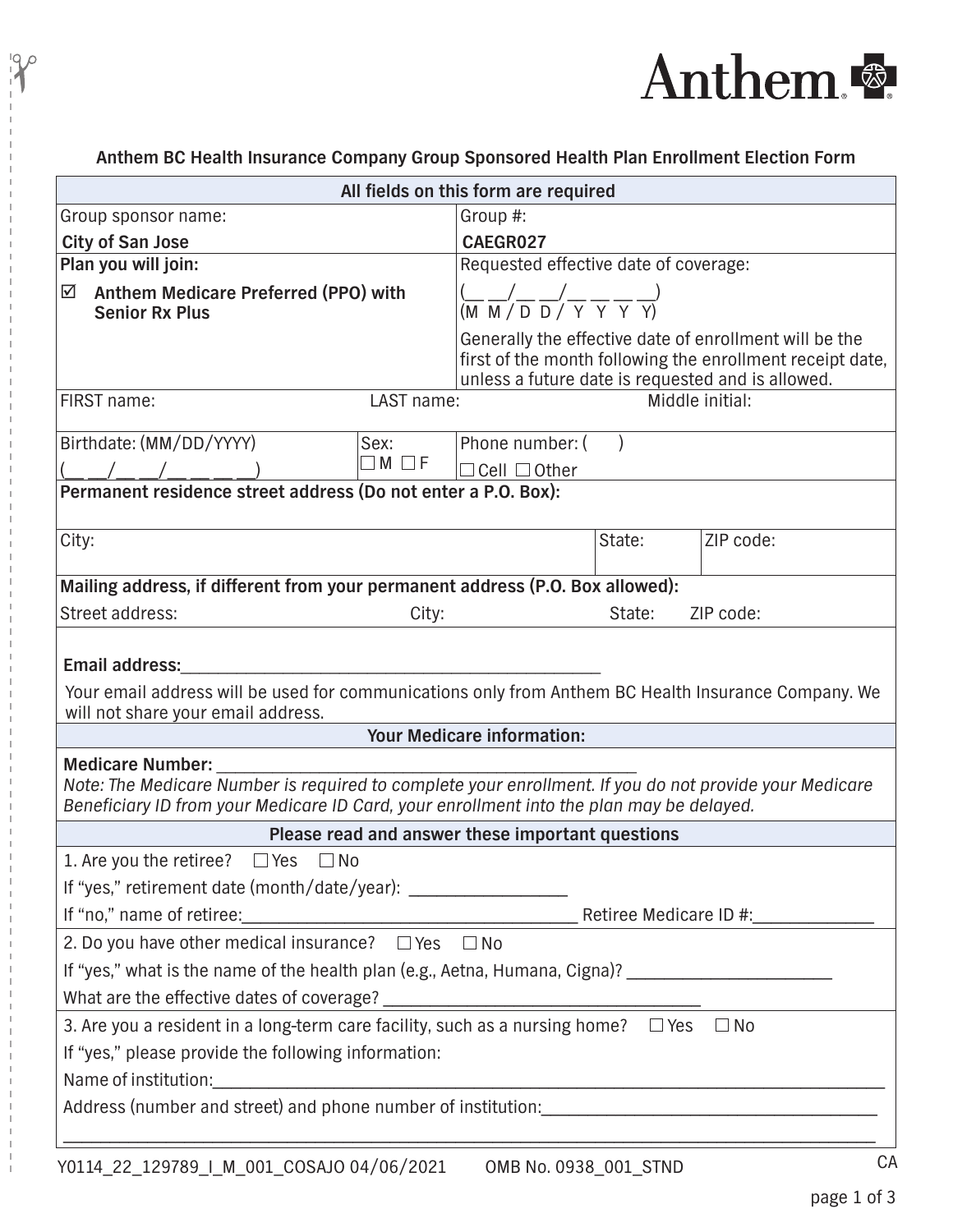4. Will you have other prescription drug coverage (like VA or TRICARE) in addition to this plan?  $\Box$  Yes  $\Box$  No Name of other coverage: Member number for this coverage  $\Box$  No Member number for this coverage: Group number for this coverage:

\_\_\_\_\_\_\_\_\_\_\_\_\_\_\_\_\_\_\_\_\_\_\_ \_\_\_\_\_\_\_\_\_\_\_\_\_\_\_\_\_\_\_\_\_\_\_\_\_\_\_\_\_ \_\_\_\_\_\_\_\_\_\_\_\_\_\_\_\_\_\_\_\_\_\_\_\_\_\_\_\_\_\_

This document may be available in an alternate format, such as large print. Please call the First Impressions Welcome Team at **1-833-848-8729**, TTY: **711**, Monday through Friday, 8 a.m. to 9 p.m. ET, except holidays, for additional information or questions you may have.

## **IMPORTANT: Read and sign below:**

- I must keep Medicare Part A and Part B to stay in the plan I have selected.
- **Release of information:** By joining this Medicare Advantage Plan, I acknowledge that the plan will release my information to Medicare and other plans as is necessary for treatment, payment and health care operations. I also acknowledge that Anthem BC Health Insurance Company will release my information, including my prescription drug event data, to Medicare, who may release it for research and other purposes which follow all applicable federal statutes and regulations.
- The information on this enrollment election form is correct to the best of my knowledge. I understand that if I intentionally provide false information on this form, I will be disenrolled from the plan.
- I understand that people with Medicare are generally not covered under Medicare while out of the country, except for limited coverage near the U.S. border.
- I understand that when my Anthem Medicare Preferred (PPO) with Senior Rx Plus coverage begins, I must get all of my medical and prescription drug benefits from Anthem BC Health Insurance Company. Benefits and services authorized by Anthem BC Health Insurance Company and contained in my Anthem Medicare Preferred (PPO) with Senior Rx Plus Evidence of Coverage document (also known as a member contract or subscriber agreement) will be covered. **Without authorization, neither Medicare nor Anthem BC Health Insurance Company will pay for benefits or services.**
- I understand that my signature (or the signature of the person legally authorized to act on my behalf) on this enrollment election form means that I have read and understand the contents of this enrollment election form. If signed by an authorized representative (as described above), this signature certifies that:
	- 1) This person is authorized under state law to complete this enrollment election form, and
	- 2) Documentation of this authority is available upon request by Medicare.

| Signature:                                                                      | Today's date:             |  |
|---------------------------------------------------------------------------------|---------------------------|--|
| If you are the authorized representative, sign above and fill out these fields: |                           |  |
| Name:                                                                           | Address:                  |  |
| Phone number:                                                                   | Relationship to enrollee: |  |